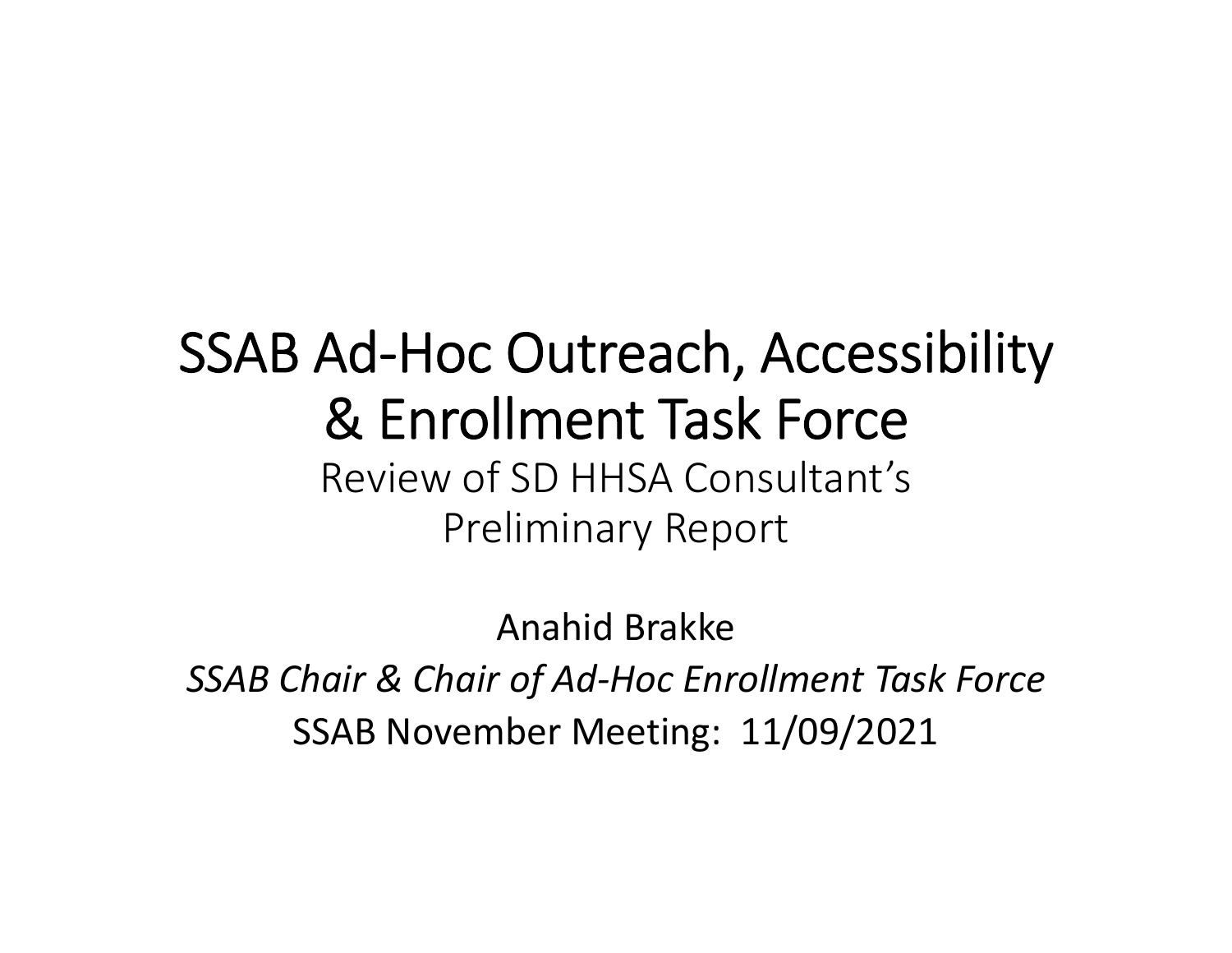# Summary of Recommendations from ETF

- 1. Re‐order presentation of data to focus on preliminary findings and center the voice of residents.
- 2. Provide more information on data collected.
- 3. Refrain from narrative and subjective statements.
- 4. Revisit descriptions of weighted average results.
- 5. Remove all recommendations in preliminary report.
- 6. Ensure remainder of process applies racial equity lens.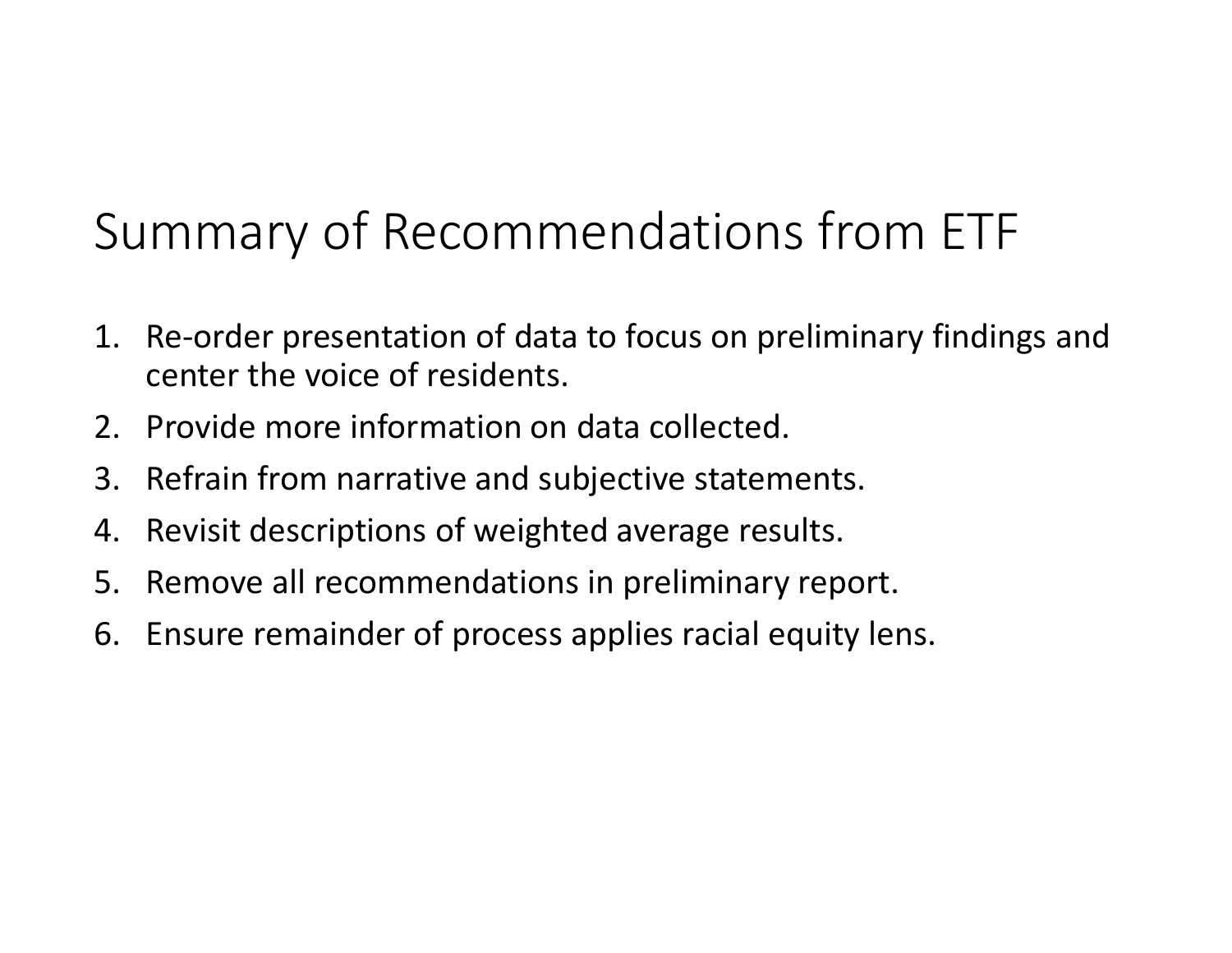### 1. Rearrange Presentation of Data in Slide Deck

- Create <sup>a</sup> background section or appendix for background info on current County operations (eg, location of offices); renewal requirements; etc.
- Create <sup>a</sup> Summary of Findings slide listing top findings to date on barriers to access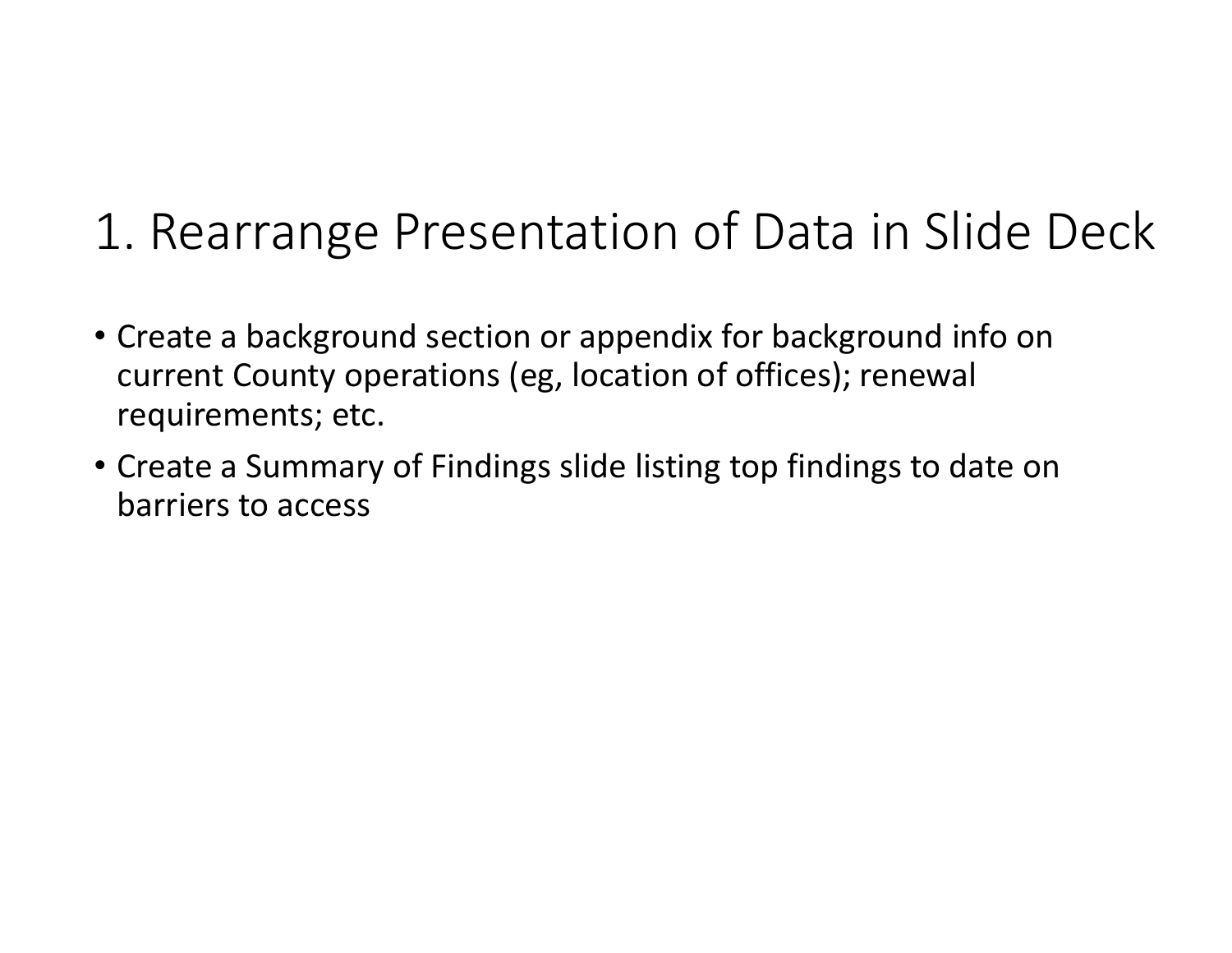# 2. Provide more information on data collected

- Include data sets and tables with breakdown of survey responses by question.
- Cite data behind conclusive statements.
- Description of surveyed population (not representative of total eligible population):
	- Primarily people who are currently enrolled in benefits
	- Able to complete online survey in English & Spanish only
	- Demographics of respondents
- Clarify whether input is included from series of listening sessions conducted by<br>Enrollment Task Force members. t Task Force members.
- Include historical data to compare current stats to pre-COVID (eg, how were apps<br>received in 2019?). received in 2019?).
- Clarify that 57 CBOs responded (not 119).
- List of stakeholders that were interviewed.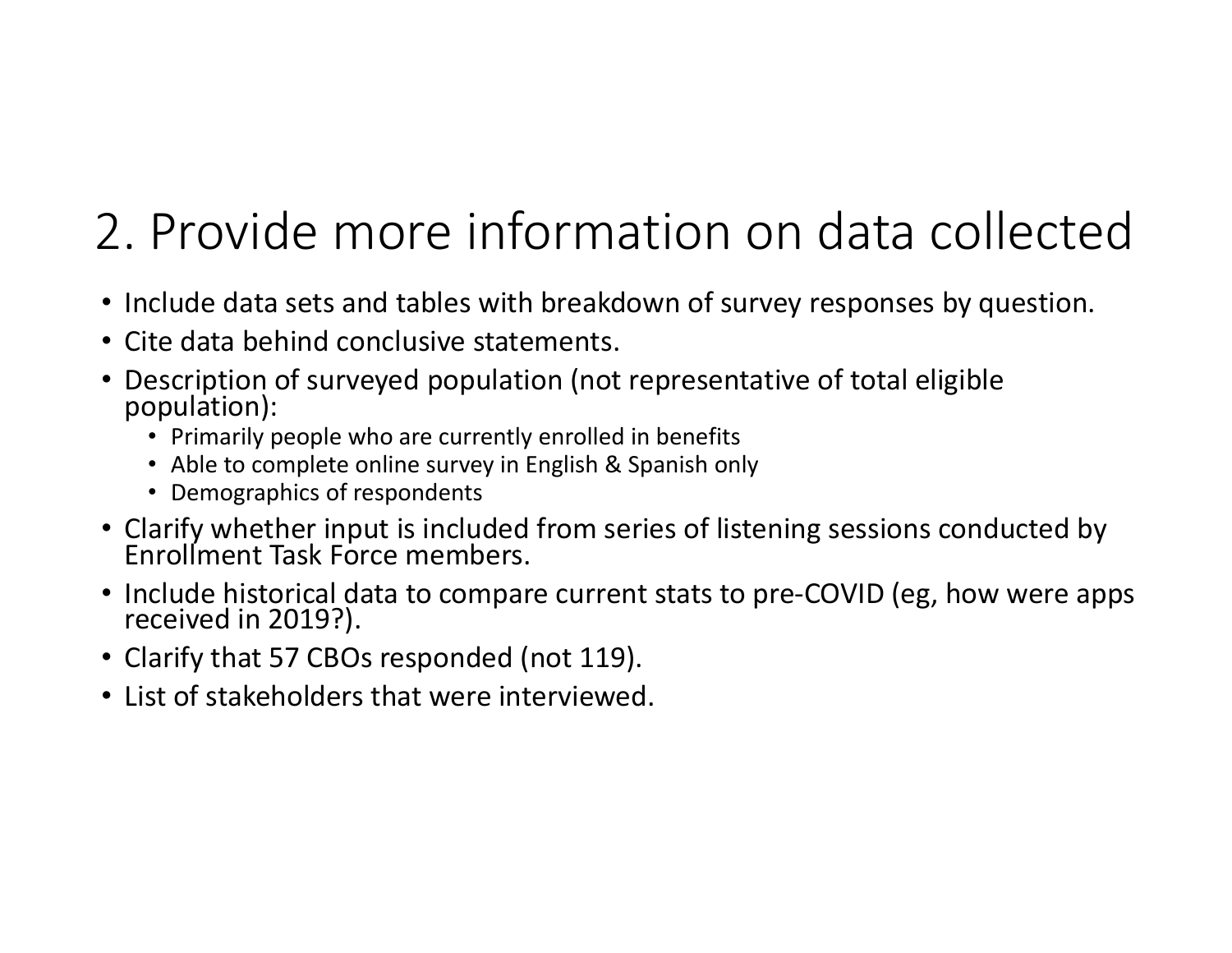### 3. Refrain from narrative and subjective statements

- Remove ancillary information throughout presentation (eg, slide 11, bullets 2 & 3)
- Refrain from selective presentation of data points (eg, delete the only quote included on slide 23)
- Refrain from providing judgements on survey responses ('recall bias'; making comparisons to general public; etc.)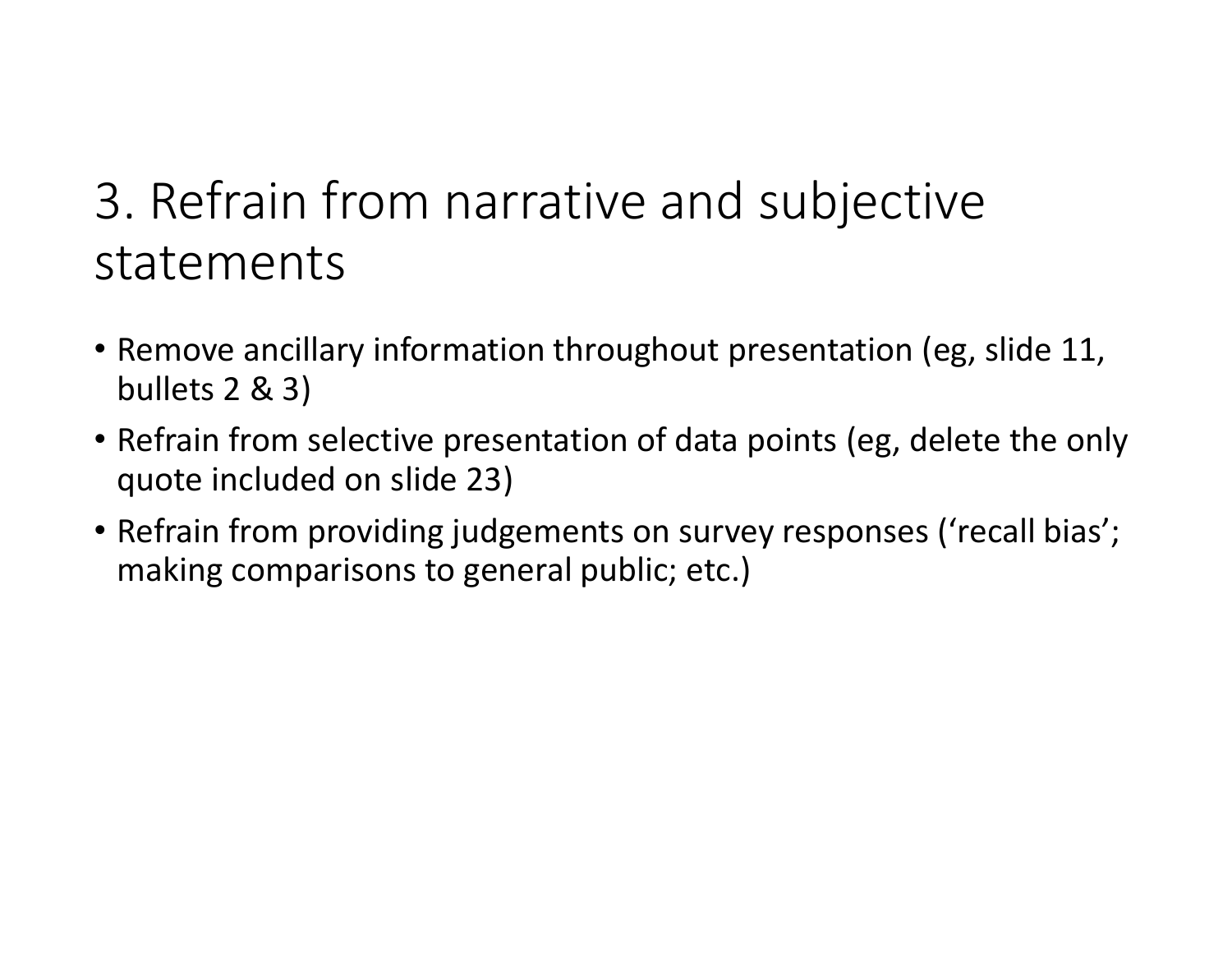## 4. Revisit descriptions of weighted average results

- Standardize interpretation of the metrics being used in the report.
- Provide additional context by including % of respondents by group in each category ("23% very satisfied, 10% satisfied, etc.")

| <b>Survey Options</b>   | <b>Examples in Report</b>                 |
|-------------------------|-------------------------------------------|
| $5 -$ very satisfied    | 3.6 - "relatively satisfied" (slide 20)   |
| $4$ – satisfied         | $3.2 -$ "above average" (slide 44)        |
| 3 - neutral             | $3.2 - no$ label (slide 46)               |
| $2$ – dissatisfied      | $3.0 - no$ label (slide 44)               |
| $1 -$ very dissatisfied | $2.8 - 3.0 -$ "relatively low" (slide 37) |
|                         |                                           |

• **Suggestion: Goal should be "satisfied" not "neutral". Below 4 is not satisfied.**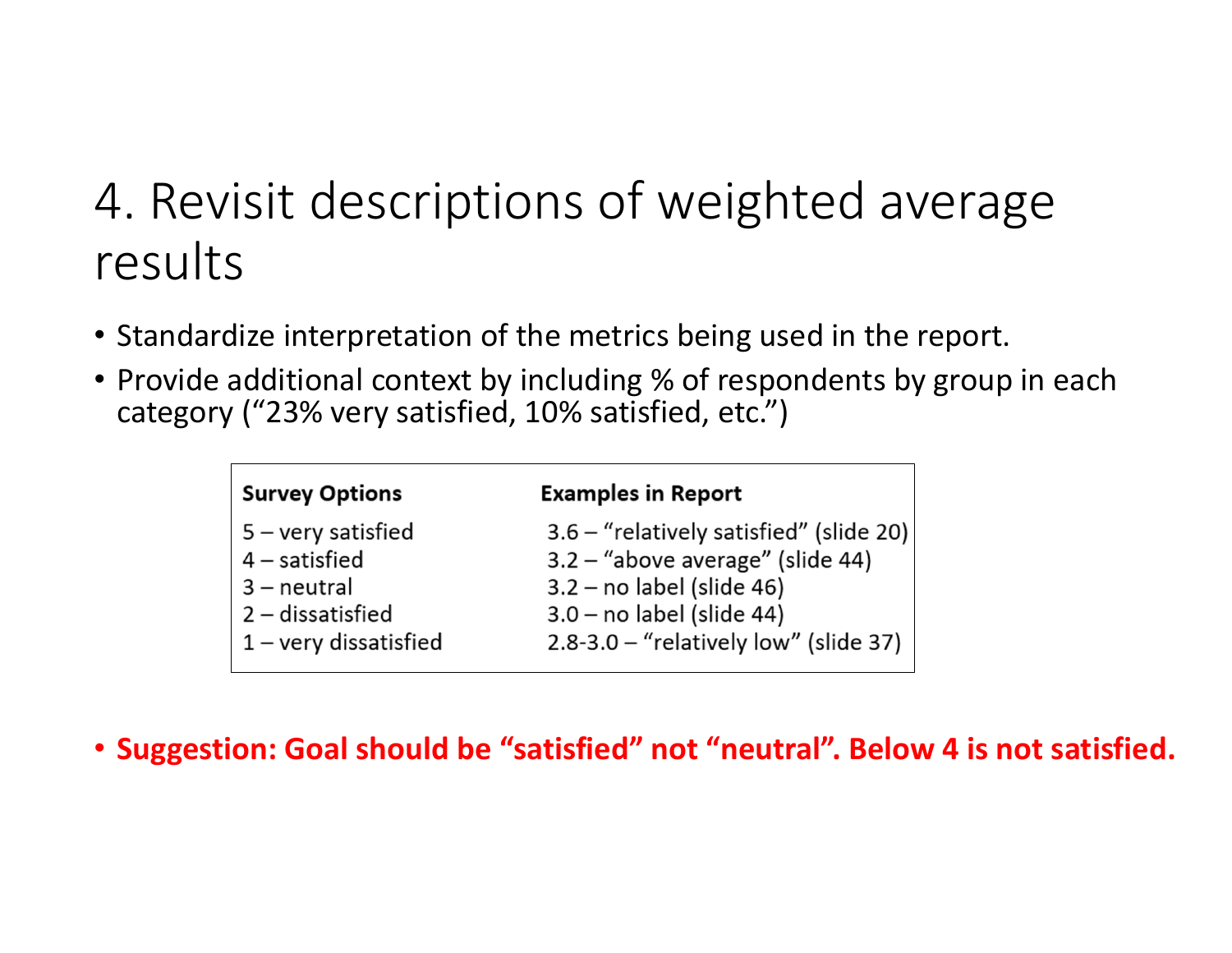## 5. Remove all recommendations inpreliminary report

• Example: slide 26, "Leveraging Pandemic Promising Practices"